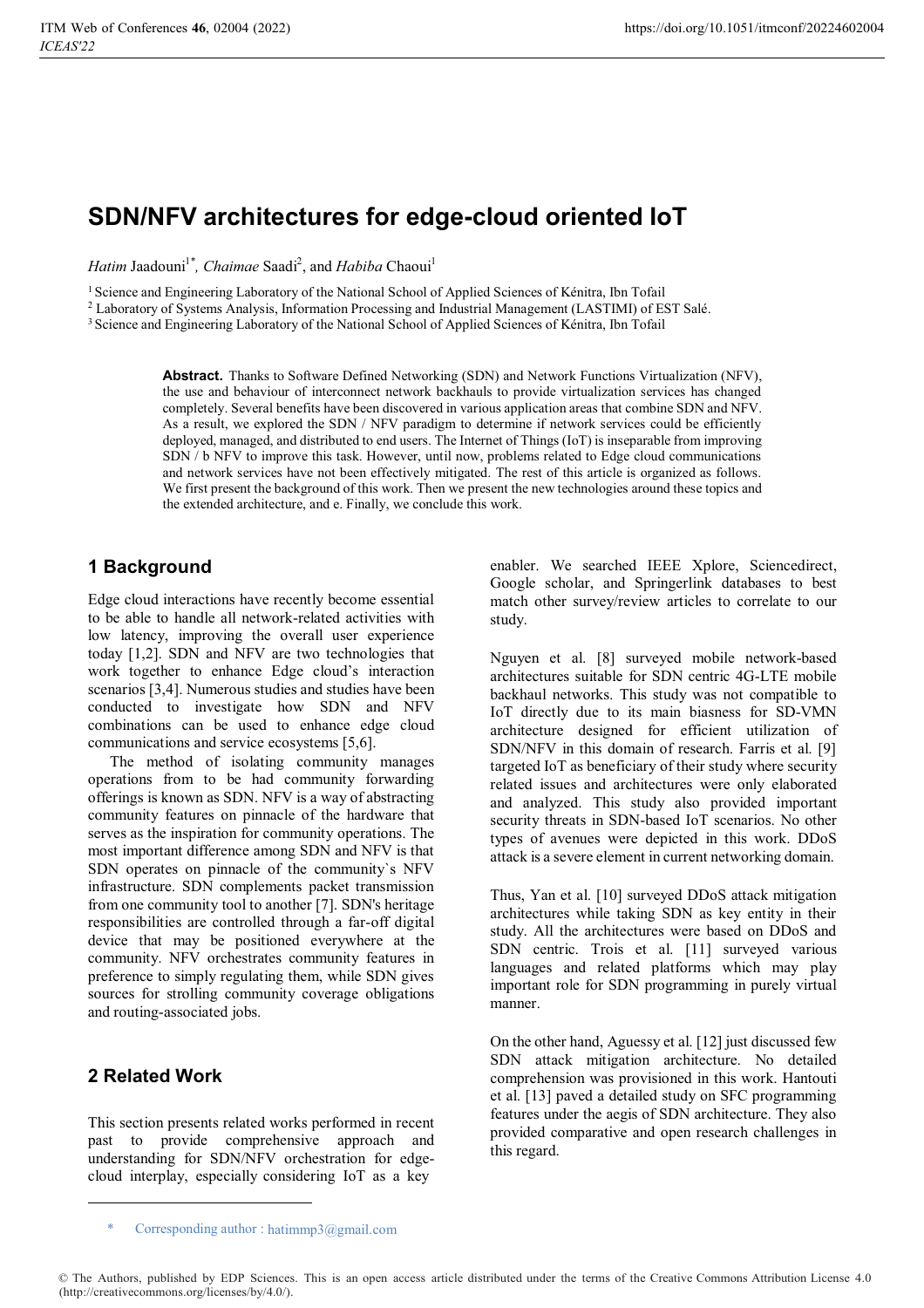Samlan et al. [14] aimed their study toward fog enablement with SDN-based architectures. Their study included SDN-centric open standards for creating fogbased services and IoT-based big data dissemination. However, Bizanis et al. [14] and López et al. [15] surveyed generic

SDN architectures to relate IoT-based cellular network and WSN-5G integration in their study.

Similarly, Alam et al. [16] provided investigation of SDN/NFV integration for IoT centric architectures. This study was concisely designed to show how SDN/NFV could be benefit IoT by incorporating new types of architectures.

Binfim et al. [17] paved support for SDN/NFV ecosystem for IoT-based mobile and wireless network facility provisioning. Generic SDN-based comparative was formulated by Cox et al. [18]. Their work involved RAN, ICN, SDX and SDWN into the scope while discussing about architectural prospects. Ran and SDN were seamlessly integrated in various studies in recent past.

## **3 SDN/NFV for IOT architecture**



Figure 1. The extended architecture.

This design groups approaching traffic for administration tying, and alludes to arrange occasions, insights, and bundle headers to conclude the help anchoring strategies on the information plane. The arrangement (CLA) module is situated on the switch. Payload examination is moved to the DPI work as a NFV module on the grounds that the investigation is too costly to even consider being performed on the switch. In the event that the strategy tables on the information plane are feeling the loss of, the information plane will send a drawn out OpenFlow message to question the regulator about the approaches. The regulator will settle on the choice and answer in view of the organization states and the parcels on the information plane. OpenFlow is reached out to help such correspondences between the control plane and the information plane. In outline, the expansions include changes on the switch, the NFV modules, and the drawn out OpenFlow to lift

the impediments of the ordinary SDN design. Other NFV modules, if any, likewise have a place with the information plane. The help directing (SR) module on the control plane fills in as the leader for the approaches kept up with on the information plane.

### **4 Next Generation Architecture**

### **4.1 4G Architecture**



#### **Fig. 2.** SDVMN architecture

Existing LTE (Long Term Evolution) networks are turning out to be an ever-increasing number of famous in various areas of the planet. Most nations have previously presented 4G LTE in different arrangements for quick Voice-over-Data associations. Notwithstanding, LTE networks can't uphold SDN/NFV, IoT, MEC, Mobile Social Networking (MSN), and Mobile Cloud Computing (MCC). A few ideal models are superfluously taken on inside the LTE system, yet they are not adaptable and are intrinsically wasteful. 4G LTE takes over heterogeneous organizations (HetNet) and multi-radio access organizations (RAN), alongside circulated ICN-based steering. Late structures incorporate progressed directing abilities and traffic the executive's conventions utilizing LTE to advocate edge cloud plan with the assistance of the IoT [19]. The cell design incorporates a circulated Internet backhaul and MCC with a substance conveyance organization (CDN). This engineering was proficiently created for Small Cell Bait Station (SBS), Macro Cell Bait Station (SBS) and (MBS) individually. Area region (TA) inclusion was restrained by presenting a nearby SDN regulator (LSC) into the construction. The NBI and SBI connection points were effectively summoned under the arrangement of Local Request Resolution (LRRF).

Simultaneously, the Multi RAN include (MRCF) was conveyed on top of the neighborhood content reserving highlight (LLCF) to effectively assess nearby IP access (LIPA) and clog of chosen IP traffic (SIPTO). Center substance and portability highlights (CCRF,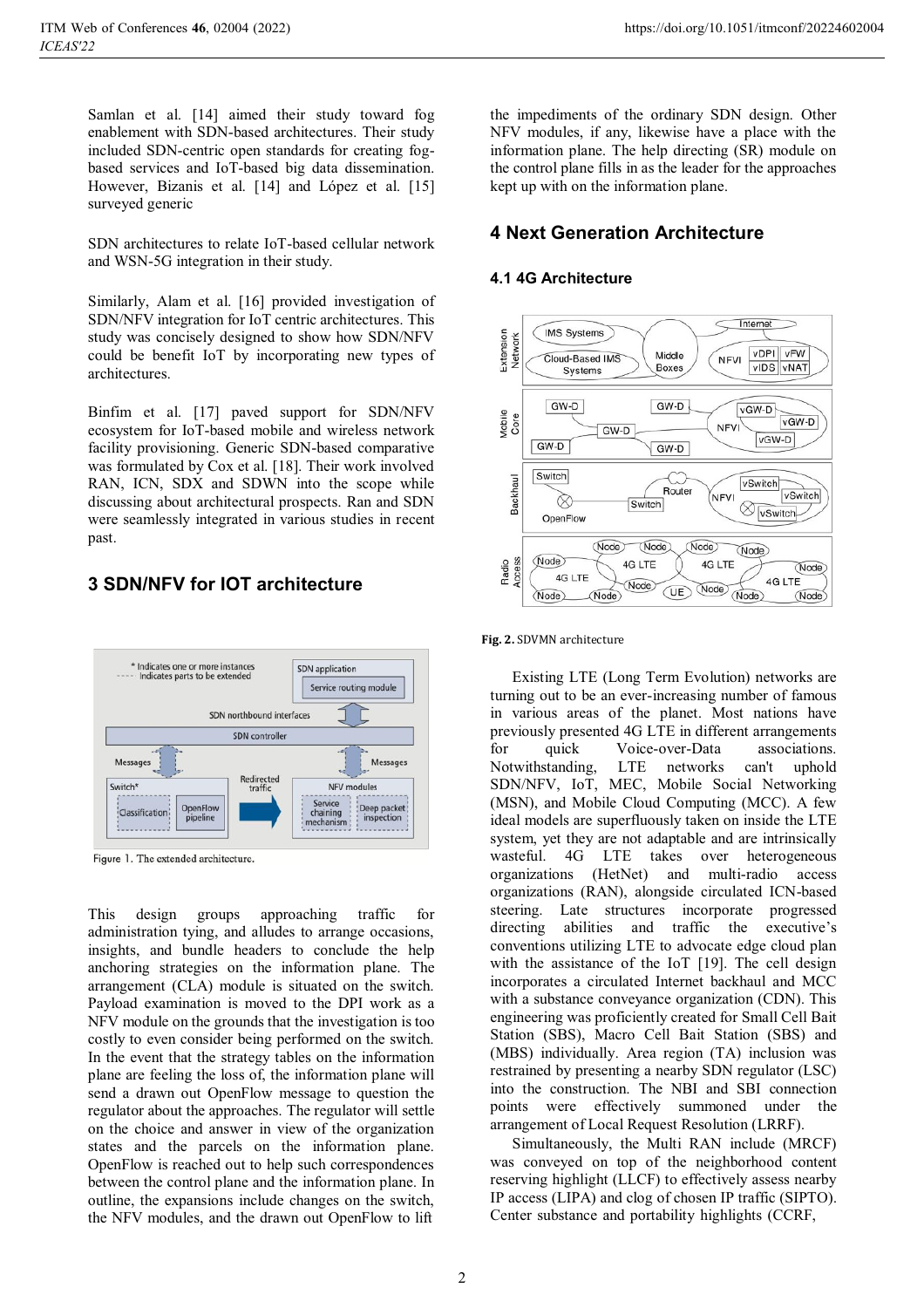CMMF, and so on) were executed in unambiguous SDN/NFV-driven situations. Such enormous limit overburdens the design. In this manner, cost examination is of fundamental significance in the applicable viewpoints. [20] proposed an expense investigation design by distinguishing the expense of 4G organizations in consistence with SDN/NFV combination. This engineering assessed IoT-based gadgets and cost reserve funds by proposing another design. Complete exploration directed to further develop network virtualization

Reconciliation of 4G organizations by consolidating SDN/NFV, IoT and other virtualization administrations [8]. This study proposed another SDN-based virtualization engineering for 4G cell organizations. The design comprised of a client/information plane, a control plane, and an application plane. Profoundly, and outer organization layers at the top. SBI impeded the client/information plane while permitting appropriated passages (APs), eNode base stations, and RRH to speak with the NFVI gadget pool. The administration plane controlled the engineering to give the SBINBI interface. We interfaced with SBI utilizing advances like OpenFlow, BGP, and ForCES, and spoke with NBI utilizing RPC, JSON, and RESTful APIs. SDN-based RAN regulators, backhaul regulators, center regulators, and administration regulators assumed a key part in the control plane. Applications in this design incorporate steering, observing, offloading, versatility the executives element (MME), interface the board, gadget to-gadget (D2D) network, and giving QoS administrations. VMNO occurrences are provisioned for some other related exercises. defeatist. FIG. 2 presents the proposed SDVMN engineering as depicted previously.

### **4.2 5G Architecture**

5G organizations are fit to be conveyed via transporters before very long. Dynamic adaptability is expected for IoT, video real time, and high velocity web games. Future organization costs should be limited by further developing organization administrations, particularly virtualization administrations. SDN/NFV assumes a significant part in incorporating virtualization administrations into 5G organizations. [21] proposed a double layer design that works with correspondence among client and control levels. Furthermore, User Plane Packet Forwarding gave the GPRS Tunneling Protocol (GTP) for QoE alleviation. The control plane was situated at the cloud end and gave portable organization cloud administrations through the combination of SDN regulators, SDN administration chains, MMEs, and client level door applications. The Policy and Billing Rules include (PCRF) was sent as a center element of the 5G organization of models moved to NAT and OFS administrations by the 5G Service Based Architecture (SBA).

Dexterous administration was as of late evolved by a 5G-based SDN/NFV design and executed in a proof of idea (PoC) for the Pyeongchang Winter Olympics [22]. The accompanying qualities, like openness, area

mindfulness, higher organization transmission capacity, and super low dormancy, were of foremost significance in this engineering: It incorporated a few auto-scaling cycles like MANO, MANO/SDN, vEPC, VNFM, and so forth. This design exploits better approaches to integrate dexterity into 5G organizations from an Edge cloud point of view. SDN arrangement on 5G organizations is one more issue that should be tended to for successful IoT organizations. [23] Experimented with structural strategies for creating reference outlines. This study preoccupied the continuous 5G tasks (OP) stage to help dynamic assistance chains, planning, and ongoing information base help. The reflection layer facilitates the IoT gadget director, SDN regulator, and cloud regulator through a die hard commitment part.

A new report showed significance of virtualized MAEC (vMAEC) stage for IoT based application under the 5G organization situation [24]. An original design was proposed thus that included holder based virtualization innovation (CVT) to help vMAEC applications in IoT. The design utilized OVS to help a scope of norms including embodied RSPAN (ERSPAN), inspected stream (sFlow), and remote SPAN (RSPAN). An information plane advancement pack (DPDK) was involved to conquer the more modest throughput impediment. Generally design was mimicked both the reserve and through modes. We have observed that the CVT incorporation diminishes Edge cloud correspondence delays by 30%.

Multi-tenure is one more significant element required for 5G organizations. For this situation, SDN/NFV organization ought to be consistent. Thusly, the TelcoFog design is evened out to coordinate the multi-tenure methodology into 5G organizations. This engineering utilizes the ONF Transport API (TAPI) to accomplish interoperability between different suppliers in the interchanges administrations area. Multi-area SDN regulators have been conveyed to deal with the intricacy and dynamic heterogeneity of 5G organizations [25]. New P2P and layered controls cooperate to use 5G organization cutting for highesteem IoT applications

advancement. Offering various types of assistance on a 5G organization isn't sufficient while possibly not appropriately approved. In this manner, designated spots ought to be remembered for the 5G organization with the goal that DevOps and related IoT applications can be approved. [52] proposed another approval and approval (V and V) idea for approving 5G organization administrations and IoT-based applications. The V and V idea is incorporated into the 5GT ANGO design, speeding up the DevOps administration model inside outsider transporters. This design additionally permits new plans of action to be virtualized, lessening time-toshowcase. Hence, this design lessens the boundaries to section for outside specialist organizations to perform network QoS. IoT applications have significantly profited from this methodology. This engineering utilized a public index to illuminate suppliers and 5G clients about accessible administrations. Administration debasement was characterized across OSS, VIM, SDWAN, and WIM foundation stages. Figure 3 shows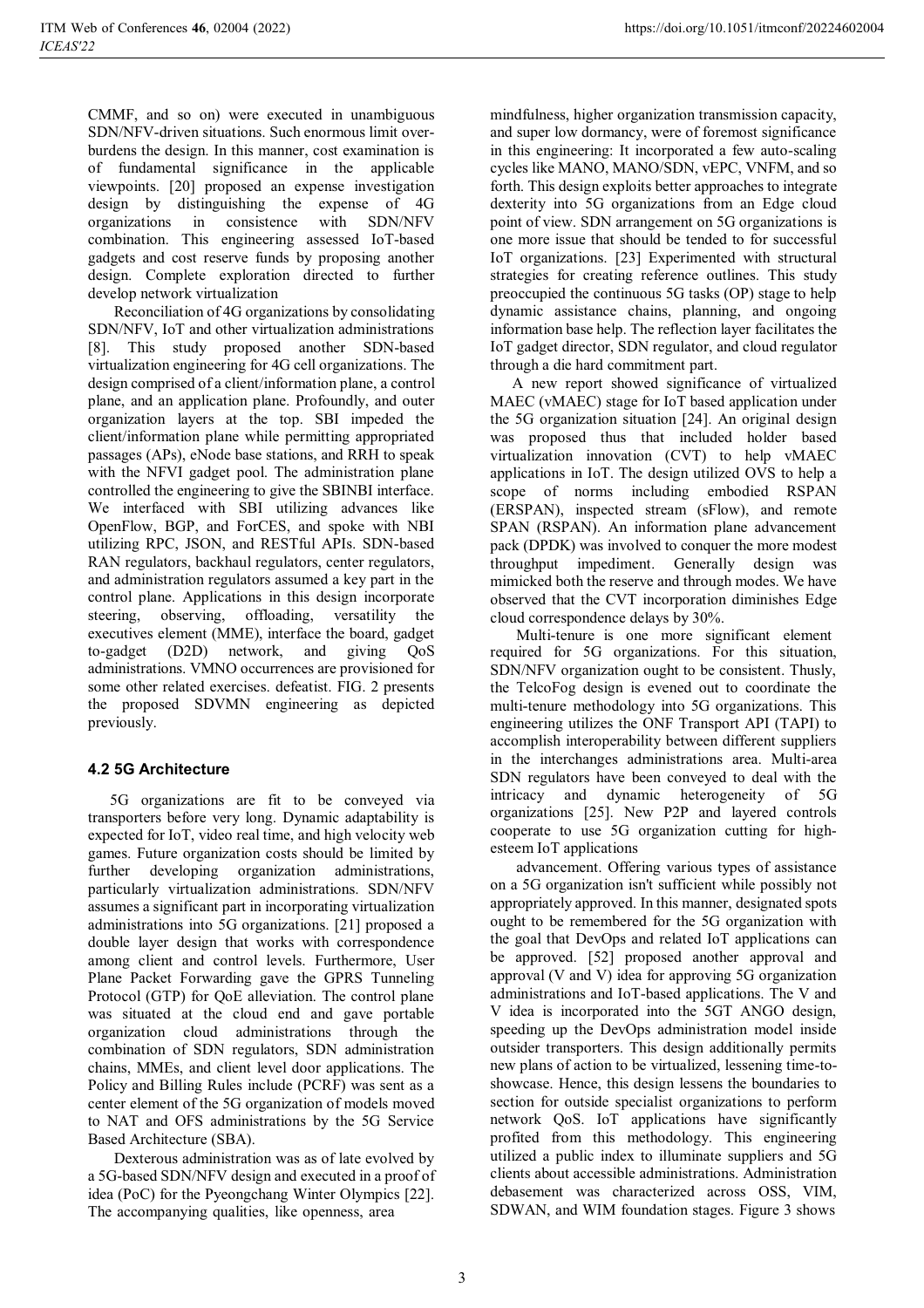

**Fig. 3.** 5GTANGO architecture

#### **4.3 Hybrid satellite–cellular architecture**

4G and 5G are certainly fantastic systems administration standards. Satellite organizations, then again, stand out so far in this mechanical experience. SDN/NFV could be utilized related to satellite innovation to make a smarter cross breed cell geography. [26] portrayed a mixture cell engineering with two degrees of deliberation: I the earthly area and (ii) the satellite space. The NFVI point of presence (NFVIPoP) in the earthbound space alluded to PC groups, SDN switches, and non-SDN switches.

### **5 Satellite-Enabled SDN/NFV architecture**



**Fig. 3.** Satellite-enable SDN/NFV architecture

The approval about the Network Function Virtualization (NFV) in the IoT in combination with concept of Software Defined Network (SDN) opens up ginormous possibilities for increasing its system potency and also the systems lightness for the IoT applications. By integrating network services in the cloud and decoupling

network administration and management performance from hardware, the infrastructure becomes more diverse and property, reducing the reliance of emerging wireless technologies on hardware. As illustrated in fig. 3, we choose to offer an SDN with NFV design for IoT but in satellite state. This concept incorporates a virtualized approach to the IoT framework and expands on the SDN architecture for IoT. The design is based on the NFV architecture, but with several changes to match the SDN concept. Due to NFV, the info layer consists of multiple network resources arranged into virtualized resources. We have a propensity to presume that all virtual network functions (VNF) are SDN-enabled in this work because we might have network functions virtualized without SDN capabilities. As a result, we tend to refer to virtual network components as VNFs that are SDN aware. We've created an SDN/NFV edge node to allow network operators to rapidly deploy new services, ensuring that IoT apps receive unique features such as ultra-low latency, customized user context (location information), and high data measurement, among other things. When extreme-real-time connections are necessary between IoT applications with a large number of devices, this is one of the most critical demands for tactile web.

There's two main layers in this architecture, Subsequently, the earthly orchestrator module, otherwise called the organization the board framework (NMS), arranged the way for VIM and the WAN director to join NFVIPoP. The earthbound area and unified supervisor were connected to the client frontend. Concerning satellite orchestrator, or satellite NMS, the combined administrator was connected to the satellite area. The satellite NMS spoke with NFVIPoP or satellite passages through a SDN/NFV prepared satellite connected to the satellite control community (SCC) by means of a VIM. The SCC was outfitted at the cloud end, and client networks got practical satellite terminals that would help edge connected IoT gadgets. To speak with content servers associated with OpenStack and OpenDaylight devices to tune OpenStack processing bunches, this engineering was planned utilizing OpenFlow switches and WiFi association. To exhibit a proof-of-idea design, we utilized an OpenSAND satellite terminal, an emulator, and an OpenFlow virtual switch in this work.

### **6 Conclusion & Future Scope**

In this study, we looked at a variety of literatures related to architectures in order to solve a variety of problems identified by other researchers across multiple domains. By including IoT in edge cloud interplay, we gave a state-of-the-art review on several architectural features in SDN/NFV specific virtualization mitigation. We also talked about how architecture-centric methods might help virtualize next-generation mobile and cellular services. Following that, we provided in-depth analysis and discussions on the need for and approach for overcoming application development and testbed design issues. Finally, we identified important open research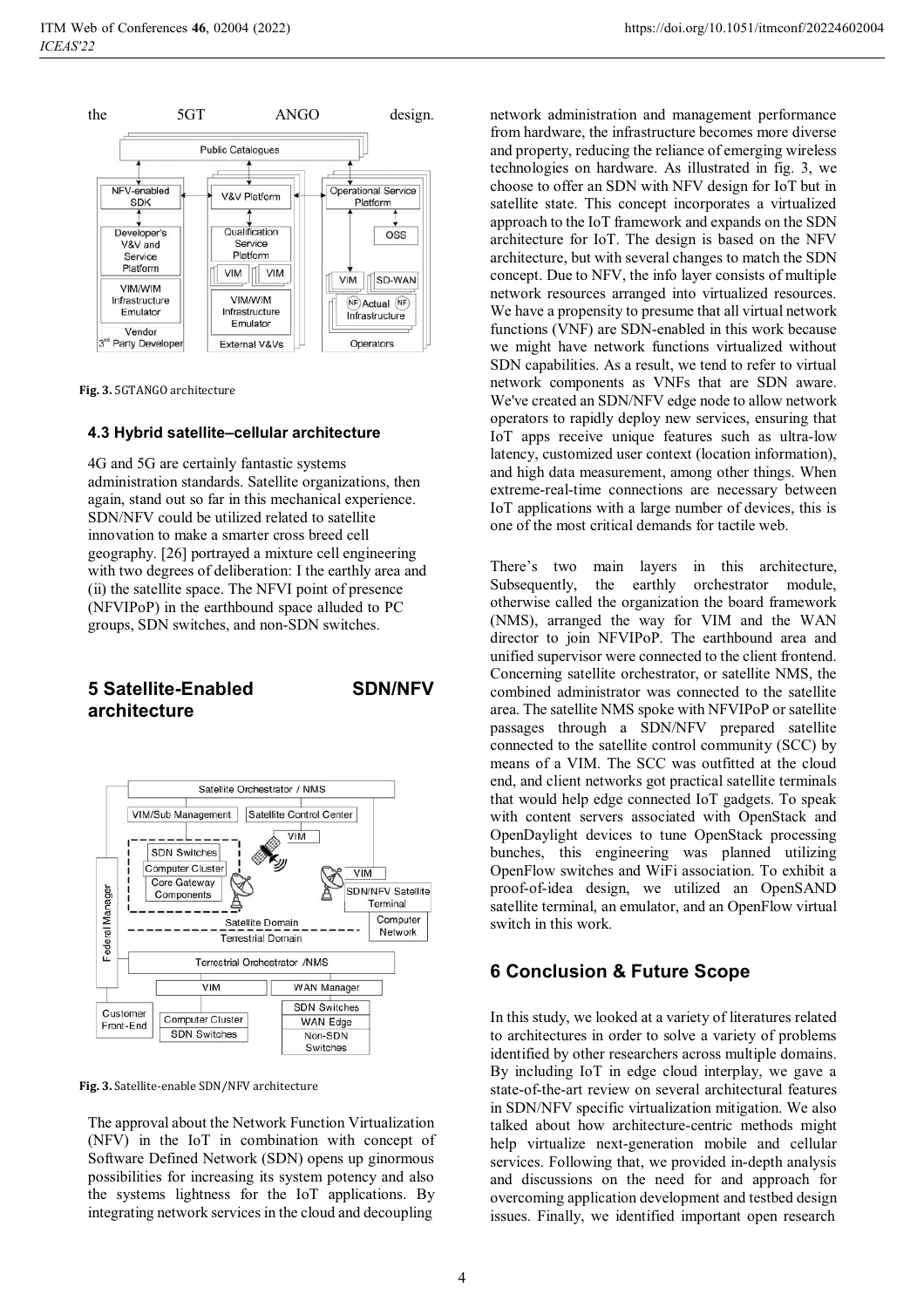challenges that should be addressed through the use of predetermined future directions. Therefore, the overall research is important and very important for SDN / NFV-enabled network service virtualization by enabling an architecture-centric approach while embedding IoT, edge, and cloud to enhance network services. Provide knowledge. And in the next research we will try to simulate this architecture and test further more.

# **References**

Here are some examples:

- 1. T.M.C. Nguyen, D.B. Hoang, T. Dat Dang, Toward a programmable software- defined IoT architecture for sensor service provision on demand, in: 2017 27th International Telecommunication Networks and Applications Conference (ITNAC), Melbourne, VIC, 2017, pp. 1–6, http://dx.doi.org/10.1109/ATNAC. 2017.8215419.
- 2. A. Zamani, S. Sharifian, A novel approach for service function chain (SF) mapping with multiple SFC instances in a fog-to-cloud computing system, in: 2018 4th Iranian Conference on Signal Processing and Intelligent Systems (ICSPIS), Tehran, Iran, 2018, pp. 48–52, http://dx.doi.org/10.1109/ICSPIS. 2018.8700535.
- 3. J. Bae, J. Kim, An experimental continuous delivery framework for smartx- mini IoT-cloud playground, in: 2016 International Conference on Information Networking (ICOIN), Kota Kinabalu, 2016, pp. 348–350, http://dx.doi.org/10. 1109/ICOIN.2016.7427129.
- S. Kim, J. Kim, Enabling operation data visibility for smartx-mini IoT-cloud playground, in: 2016 IEEE NetSoft Conference and Workshops (NetSoft), Seoul, 2016, pp. 428–430, http://dx.doi.org/10.1109/NETSOFT.2016.750248  $\Omega$ .
- 5. N. Oguchi, X. Wang, P. Palacharla, T. Ikeuchi, Seamless network service orches- tration across onpremises and cloud infrastructures, in: 2017 IEEE Conference on Network Function Virtualization and Software Defined Networks (NFV-SDN), Berlin, 2017, pp. 1–2, http://dx.doi.org/10.1109/NFV-SDN.2017.8169863.
- 6. P. Habibi, S. Baharlooei, M. Farhoudi, S. Kazemian, S. Khorsandi, Virtualized SDN-based end-to-end reference architecture for fog networking, in: 2018 32nd International Conference on Advanced Information Networking and Applica- tions Workshops (WAINA), Krakow, 2018, pp. 61–66, http://dx.doi.org/10. 1109/WAINA.2018.00064.
- 7. H. Truong, N. Narendra, SINC An informationcentric approach for end-to-end IoT cloud resource provisioning, in: 2016 International Conference on Cloud Computing Research and Innovations (ICCCRI), Singapore, 2016, pp. 17–24, http://dx.doi.org/10.1109/ICCCRI.2016.12.
- 8. VG. Nguyen, TX. Do, Y. Kim, SDN And virtualization-based LTE mobile network architectures: A comprehensive survey, Wirel. Pers. Commun. 86 (2016) 1401, http://dx.doi.org/10.1007/s11277- 015- 2997- 7.
- 9. I. Farris, T. Taleb, Y. Khettab, J. Song, A survey on emerging SDN and NFV security mechanisms for IoT systems, IEEE Commun. Surv. Tutor. 21 (1) (2019) 812–837, http://dx.doi.org/10.1109/COMST.2018.2862350.
- 10. Qiao Yan, et al., Software-defined networking (SDN) and distributed denial of service (ddos) attacks in cloud computing environments: A survey, some research issues, and challenges, IEEE Commun. Surv. Tutor. 18 (1) (2016) 602–622.
- 11. Celio. Trois, et al., A survey on SDN programming languages: toward a taxonomy, IEEE Commun. Surv. Tutor. 18 (4) (2016) 2687–2712.
- 12. F. Reynaud, F. Aguessy, O. Bettan, M. Bouet, V. Conan, Attacks against network functions virtualization and software-defined networking: State-of-the-art, in: 2016 IEEE NetSoft Conference and Workshops (NetSoft), Seoul, 2016, pp. 471– 476, http://dx.doi.org/10.1109/NETSOFT.2016.750248 7.
- 13. H. Hantouti, et al., Traffic steering for service function chaining, IEEE Commun. Surv. Tutor. (2018) 1.
- 14. Ola. Salman, Imad. Elhajji, Ali. Chehab, Ayman. Kayssi, Ola salman imad elhajji ali chehab ayman kayssi IoT survey: An SDN and fog computing perspective, Comput. Netw. (2018) http://dx.doi.org/10.1016/j.comnet.2018.07.020.
- 15. L.I. Barona López, .L. Valdivieso Caraguay, L.J. Garcí a Villalba, D. López, Trends on virtualisation with software defined networking and network function virtualisation, IET Netw. 4 (5) (2015) 255– 263, http://dx.doi.org/10.1049/iet- net.2014.0117.
- 16. Iqbal Alam, Kashif Sharif, Fan Li, Zohaib Latif, Md Monjurul Karim, Boubakr Nour, Sujit Biswas, Yu Wang, IoT Virtualization: A Survey of Software Definition & Function Virtualization Techniques for Internet of Things, arXiv:1902.10910.
- 17. Michel S. Bonfim, Kelvin L. Dias, Stenio F. L. Fernandes, Integrated NFV/SDN architectures: A systematic literature review, ACM Comput. Surv. 51 (6) (2019).
- 18. J.H. Cox, et al., Advancing software-defined networks: A survey, IEEE Access 5 (2017) 25487– 25526,

http://dx.doi.org/10.1109/ACCESS.2017.2762291.

19. G. Hatzivasilis, K. Fysarakisa, O. Soultatosa, I. Askoxylakisa, I. Papaefstathioub, G. Demetriouc, The industrial internet of things as an enabler for a circular economy hy-LP: A novel iIoT protocol, evaluated on a wind park's sdn/nfv- enabled 5G industrial network, Comput. Commun. 119 (2018) 127–137, http:

//dx.doi.org/10.1016/j.comcom.2018.02.007.